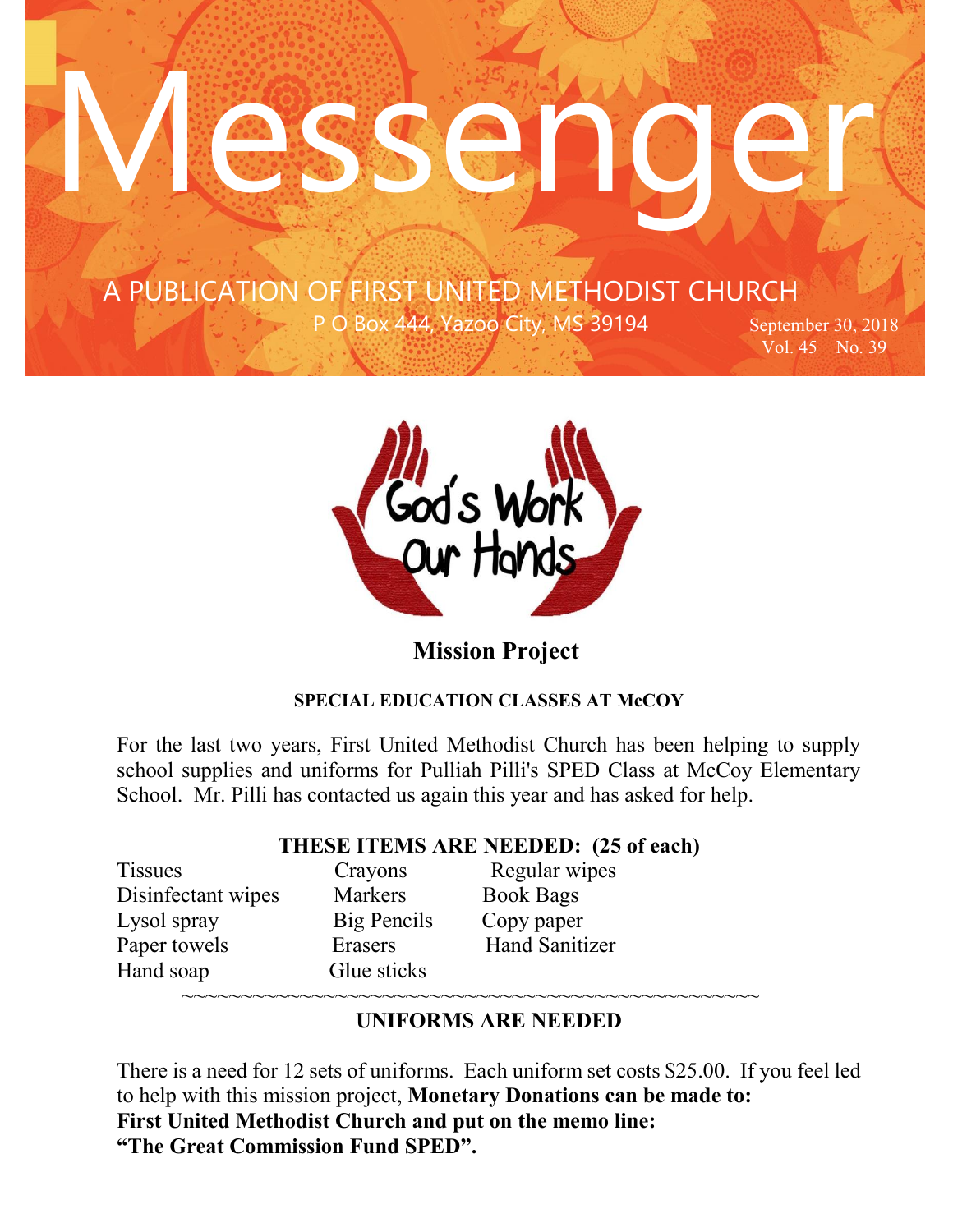# **THIS WEEKS CALENDAR**



Sept. 30. Katy Simmons Prosser Oct. 1. Tommy Woodard, Denson Thomas, Perry Kate Kraft

- 2. Sallie Pender
- 4. Wanda Woodard, Mike Hughes

~~~~~~~~~~~~~~~~~~~~~~~~~~~~~~~~~

- 5. Chip Heidel
- 6. Landon Russell
- Oct. 2. Jay & Kallie Ketchum
	- 6. Jim & Puddin Watson Matt & Laura King

#### **SUNDAY, SEPTEMBER 23** 9:00 a.m. Come AZ U R Service 9:50 a.m. Sunday School 11:00 a.m. Traditional Service 5:00 p.m. Planet 456 6:00 p.m. Snack Supper 6:00 p.m. Adult Bible Study/Bro. Lauren 6:30 p.m. Youth **MONDAY, SEPTEMBER 24** 9-12 noon Methodist Market **TUESDAY, SEPTEMBER 25** 6:00 p.m. Ladies Bible Study/Millie's 6:00 p.m. Emmaus Community Meeting **WEDNESDAY, SEPTEMBER 26 7:00 a.m. See You at the Pole - Area schools** 3:00 - 4:15 p.m. Children's Choir (Grades 1-6) 4:30 p.m. Ladies' Handbell Choir 5:30 p.m. In the Hands of God/Prayer Meeting 6:00 p.m. Chancel Choir 6:00 p.m. Adult Bible Study/Bro. Lauren 6:15 p.m. Youth Small Group **SATURDAY, SEPTEMBER 29** 9-12 noon Methodist Market



For more info go to fumcyazoo.org or Facebook at "First Methodist Facebook" at "First Methodist Yazoo."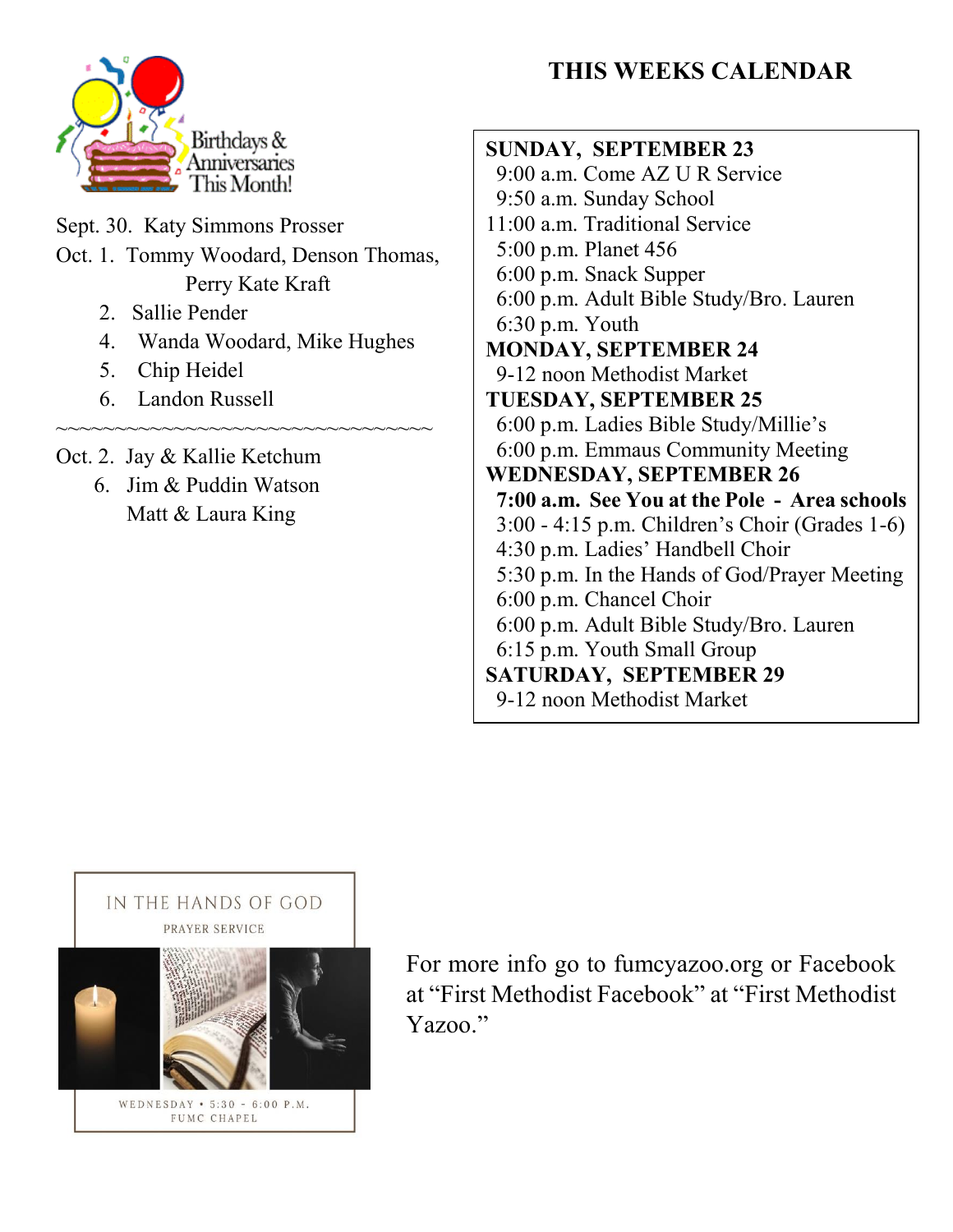

#### **Solid Ground Youth**

This Sunday as we continue our 15-week study on the History of the Old Testament, we will begin to learn about Saul. Saul seemed to be a reserved, shy, and humble man. Samuel anointed him to become the first King of Israel. Hope to see you Sunday as we unravel this story and peel back the layers of Saul and his reign.

#### **Sunday Night Youth**

Last Sunday night we concluded our BE Brave Bible Study. This week we will begin a new series entitled *Salt and Light.* We will learn over the next four weeks why Jesus said that we are supposed to be the salt and light in the earth. This week's lesson will focus on the Sermon on the Mount from Matthew 5.

#### **Wednesday Night Small Group**

Small group will meet Wednesday night at 6:15 p.m. in the youth basement. We will continue our Bible study on **David: Seeking God's Heart.** This Wednesday we will continue with Session 3 entitled "Alone with God." We will follow David as he grows in his faith and begins to trust in God during this time we it seems he has no one. We may face times in our lives when it seems we are alone. The one thing we must always remember is that God is always with us.

#### **Spring Break Youth Trip**

The spring break youth trip has been planned for this year. The dates will be March 12- March 16. We will be going to Williamstown, KY to view The Ark Encounter, and then travel on to Cincinnati, Ohio to see a different part of the U.S. Detailed information for this trip is available in the Youth Basement for the youth to bring home. If interested in attending this trip, your youth needs to sign up by October  $15<sup>th</sup>$ . Thank you.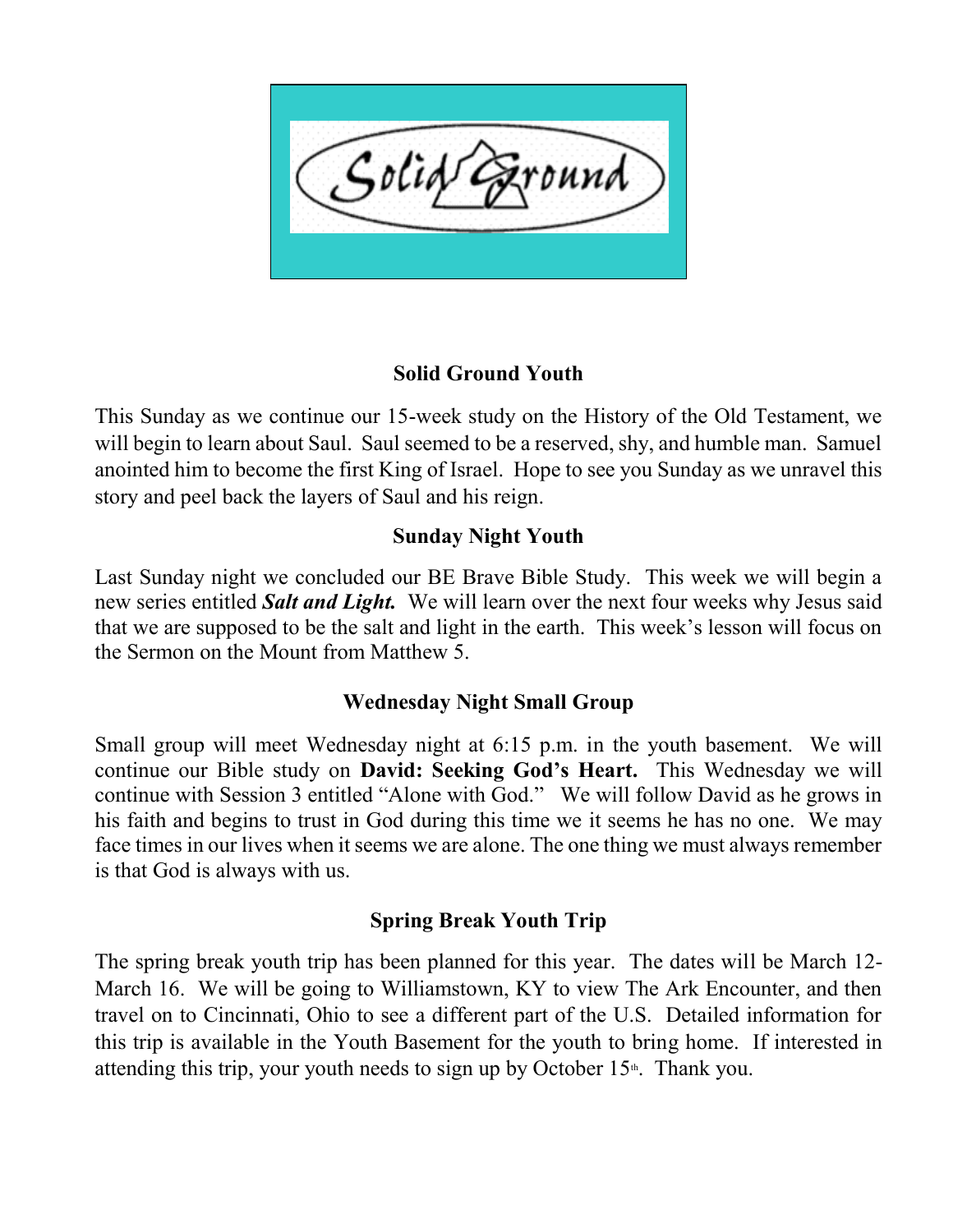



"A voice from heaven said, 'This is my Son whom I dearly love: I find happiness in him'."

Matthew 13:17



**Hiskidz and Deep Blue**

Bible Verse: A voice from heaven said, "This is my Son whom I dearly love: I find happiness in him. (Matthew 13:17)

This week is our final week to talk about Jesus and his family. Our lesson explores a familiar Bible story of Jesus blessing the children. We will learn about why this was so important to their parents, and why the disciples were trying to send them away.



**Planet 456**

This Sunday we are beginning a new series called *The Power of Words.* Our first lesson in this series is called *GOSSIP.* We will discuss about how our words need Direction, Protection, and Correction. Gossip is something that can cause many problems. Not just for who we are talking about, but for the ones spreading it around. Hope to see you Sunday night as we kick-off with a game of Telephone, followed by our lesson. Bible study will begin at 5:00 p.m. in the Planet 456 room in the basement. Following Bible study, we will have snack supper at 6:00 p.m. and dismiss by 6:30 p.m.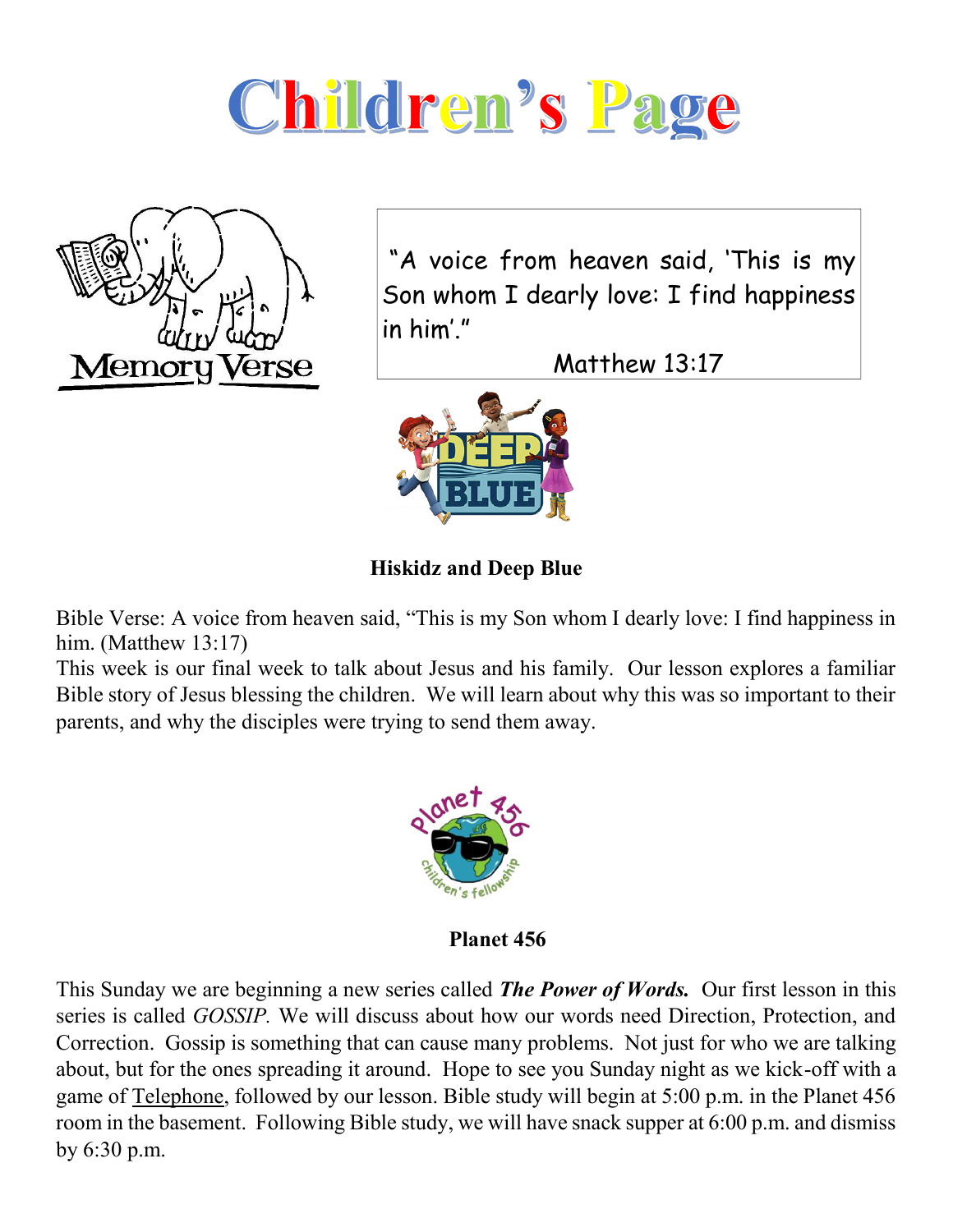

Every Sunday and Wednesday night at 6 p.m. Brother Lauren will be teaching a Bible Study on the Book of Matthew. Room #306 on the second floor. Everyone is invited to attend.

# **Charge Conference 2018**

~~~~~~~~~~~~~~~~~~~~~~~~~~~~~~~~~~~~~~~~~~~~~~~~~~~~

~~~~~~~~~~~~~~~~~~~~~~~~~~~~~~~~~~~~~~~~~~~~~~~~~~~~~~~~~~~~~~

 FUMC will be hosting the Yazoo-Delta Region Charge Conference in our sanctuary Sunday, October 7, 2018. Mark your calendars for this event.



**ATTENTION ALL COMMITTEE CHAIRS**

 If you are chairperson of a committee or serve in a capacity that requires financial support from the church budget, it is important that your budget request for 2019 be turned in to the Church office by November 1, 2018.



#### **TIPS ON PACKING YOUR SHOE BOXES**

1. Use new items. 2. Each box stands alone, so don't divide items between two boxes. 3. Include some "fun" in every box. 4. Remove all wrappings from your items. 5. A toothbrush may be put in a zip lock bag. No candy or tooth paste because there is a used by date on them. 6. Include your check for \$9.00 for each box you pack. You may also go on line and pay by credit card where you will get a tracking number strip to print out and attach to the shoebox. You can track the number until it reaches the country of its destination. If you do multiple boxes just write one check and put in one of the boxes. Place the boy or girl strip at either end of the top of the box. Later these boxes will be taped around the middle for shipment so don't put the label in the middle.